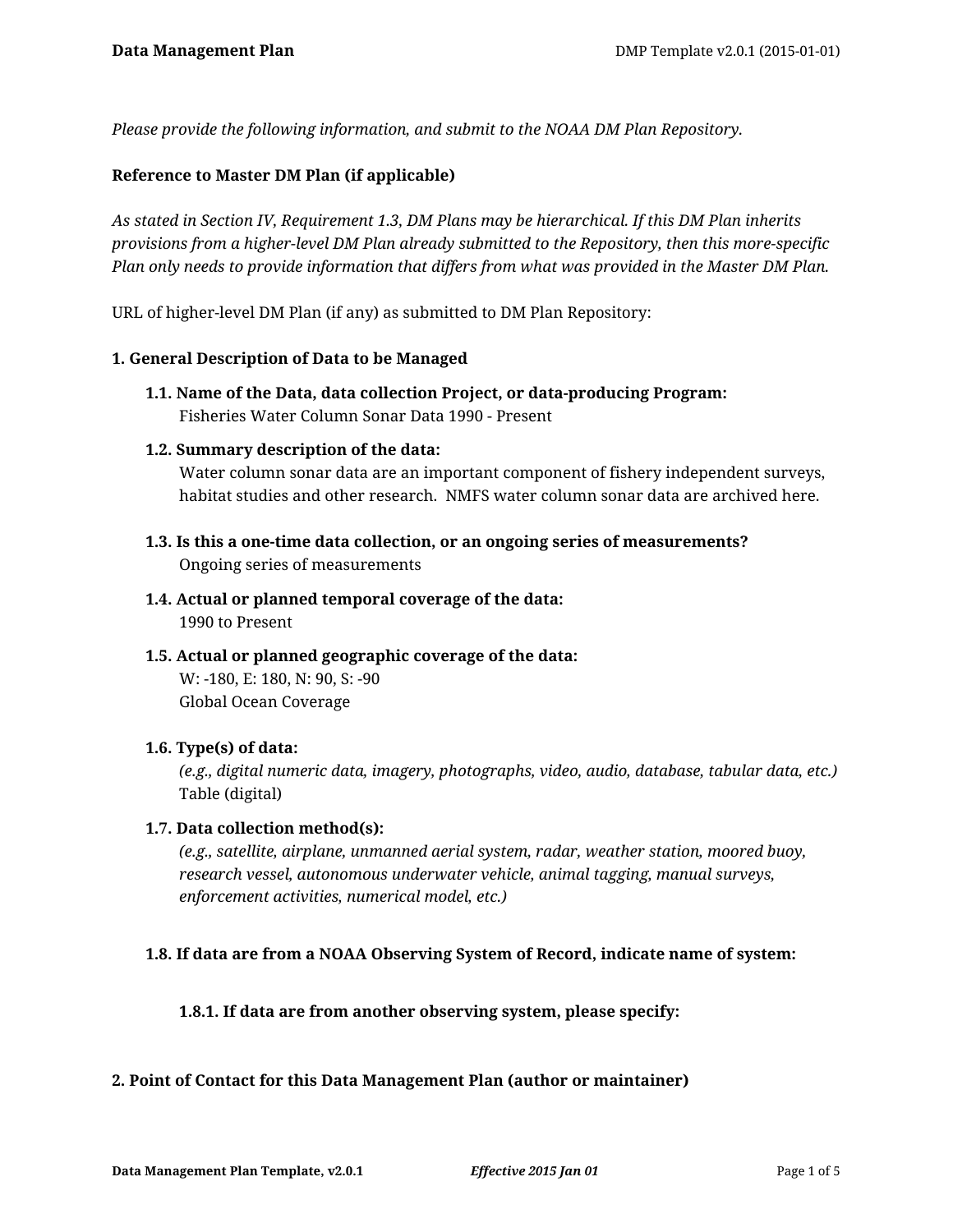### **2.1. Name:**

Charles Anderson

- **2.2. Title:** Metadata Contact
- **2.3. Affiliation or facility:**
- **2.4. E-mail address:** charles.anderson@noaa.gov
- **2.5. Phone number:** 303-497-4742

### **3. Responsible Party for Data Management**

*Program Managers, or their designee, shall be responsible for assuring the proper management of the data produced by their Program. Please indicate the responsible party below.*

### **3.1. Name:**

Charles Anderson

**3.2. Title:** Data Steward

### **4. Resources**

*Programs must identify resources within their own budget for managing the data they produce.*

# **4.1. Have resources for management of these data been identified?**

Yes

## **4.2. Approximate percentage of the budget for these data devoted to data management ( specify percentage or "unknown"):**

Unknown

### **5. Data Lineage and Quality**

*NOAA has issued Information Quality Guidelines for ensuring and maximizing the quality, objectivity, utility, and integrity of information which it disseminates.*

### **5.1. Processing workflow of the data from collection or acquisition to making it publicly accessible**

*(describe or provide URL of description):*

Process Steps:

- The data provider uses the WCSD Packager to create a Data Package from the Instrument Files and/or user entered cruise and instrument details.

- The Data Package is sent to the WCSD Data Manager at NCEI in Colorado who ingests the data for archiving.

### **5.1.1. If data at different stages of the workflow, or products derived from these**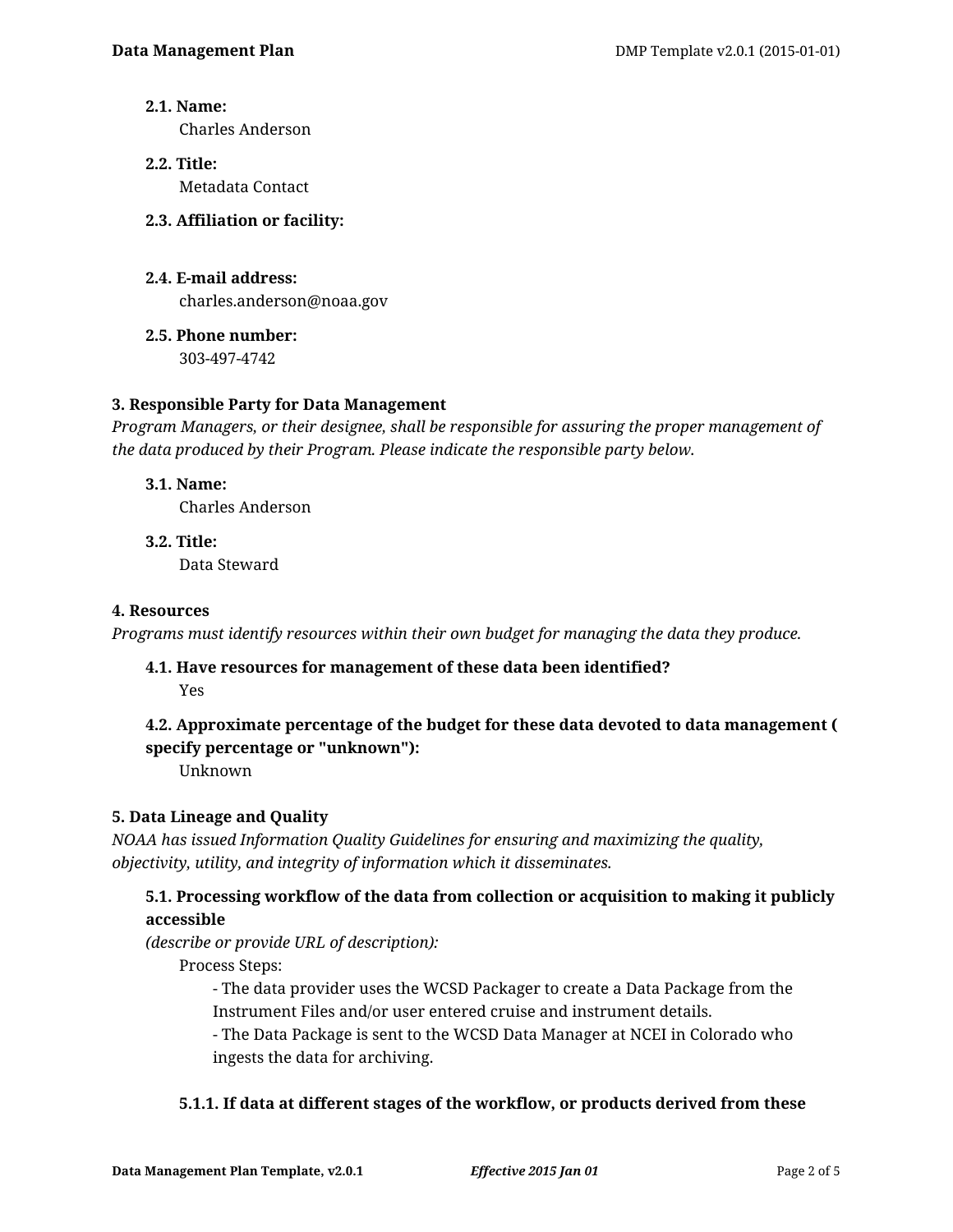**data, are subject to a separate data management plan, provide reference to other plan:**

**5.2. Quality control procedures employed (describe or provide URL of description):** Data includes links to sonar calibration files, sound velocity profiles and CTD data.

### **6. Data Documentation**

*The EDMC Data Documentation Procedural Directive requires that NOAA data be well documented, specifies the use of ISO 19115 and related standards for documentation of new data, and provides links to resources and tools for metadata creation and validation.*

- **6.1. Does metadata comply with EDMC Data Documentation directive?** No
	- **6.1.1. If metadata are non-existent or non-compliant, please explain:**

Missing/invalid information:

- 1.7. Data collection method(s)
- **6.2. Name of organization or facility providing metadata hosting:** NMFS Office of Science and Technology
	- **6.2.1. If service is needed for metadata hosting, please indicate:**

#### **6.3. URL of metadata folder or data catalog, if known:**

https://www.fisheries.noaa.gov/inport/item/20873

#### **6.4. Process for producing and maintaining metadata**

*(describe or provide URL of description):*

Metadata produced and maintained in accordance with the NOAA Data Documentation Procedural Directive: https://nosc.noaa.gov/EDMC/DAARWG/docs/EDMC\_PD-Data\_Documentation\_v1.pdf

#### **7. Data Access**

*NAO 212-15 states that access to environmental data may only be restricted when distribution is explicitly limited by law, regulation, policy (such as those applicable to personally identifiable information or protected critical infrastructure information or proprietary trade information) or by security requirements. The EDMC Data Access Procedural Directive contains specific guidance, recommends the use of open-standard, interoperable, non-proprietary web services, provides information about resources and tools to enable data access, and includes a Waiver to be submitted to justify any approach other than full, unrestricted public access.*

**7.1. Do these data comply with the Data Access directive?**

Yes

**7.1.1. If the data are not to be made available to the public at all, or with limitations, has a Waiver (Appendix A of Data Access directive) been filed?**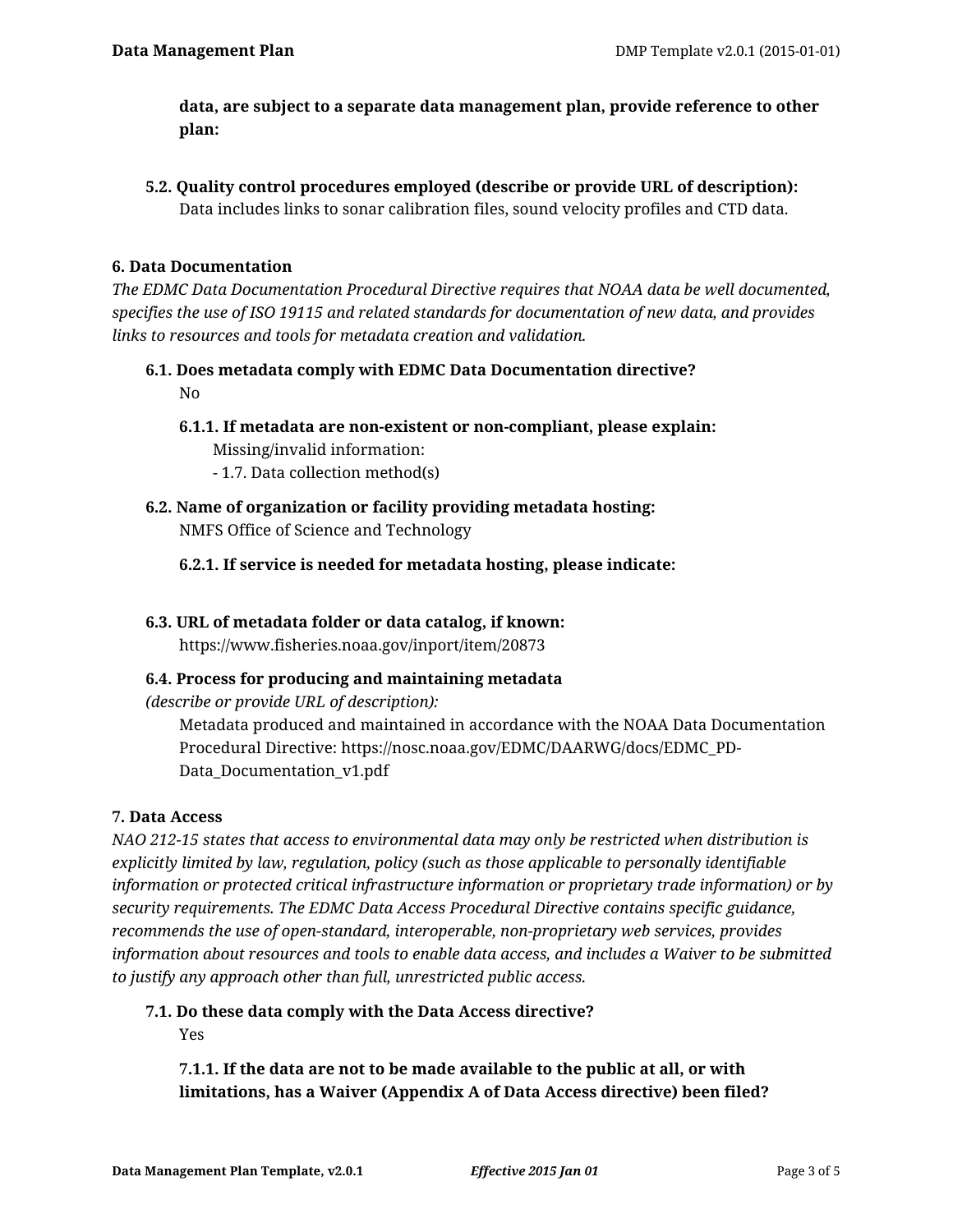**7.1.2. If there are limitations to public data access, describe how data are protected from unauthorized access or disclosure:**

### **7.2. Name of organization of facility providing data access:**

National Centers For Environmental Information (Boulder) (NCEI-Boulder)

**7.2.1. If data hosting service is needed, please indicate:** No

#### **7.2.2. URL of data access service, if known:**

http://maps.ngdc.noaa.gov/viewers/water\_column\_sonar/

### **7.3. Data access methods or services offered:**

The raw data can be requested through the website (http://maps.ngdc.noaa.gov/viewers/ water\_column\_sonar/). Derived data products processed at NGDC will be available in the near future.

**7.4. Approximate delay between data collection and dissemination:**

90 Days

**7.4.1. If delay is longer than latency of automated processing, indicate under what authority data access is delayed:**

### **8. Data Preservation and Protection**

*The NOAA Procedure for Scientific Records Appraisal and Archive Approval describes how to identify, appraise and decide what scientific records are to be preserved in a NOAA archive.*

### **8.1. Actual or planned long-term data archive location:**

*(Specify NCEI-MD, NCEI-CO, NCEI-NC, NCEI-MS, World Data Center (WDC) facility, Other, To Be Determined, Unable to Archive, or No Archiving Intended)* NCEI CO

**8.1.1. If World Data Center or Other, specify:**

### **8.1.2. If To Be Determined, Unable to Archive or No Archiving Intended, explain:**

- **8.2. Data storage facility prior to being sent to an archive facility (if any):** Sent directly to archiving location.
- **8.3. Approximate delay between data collection and submission to an archive facility:** 90 Days

**8.4. How will the data be protected from accidental or malicious modification or deletion prior to receipt by the archive?**